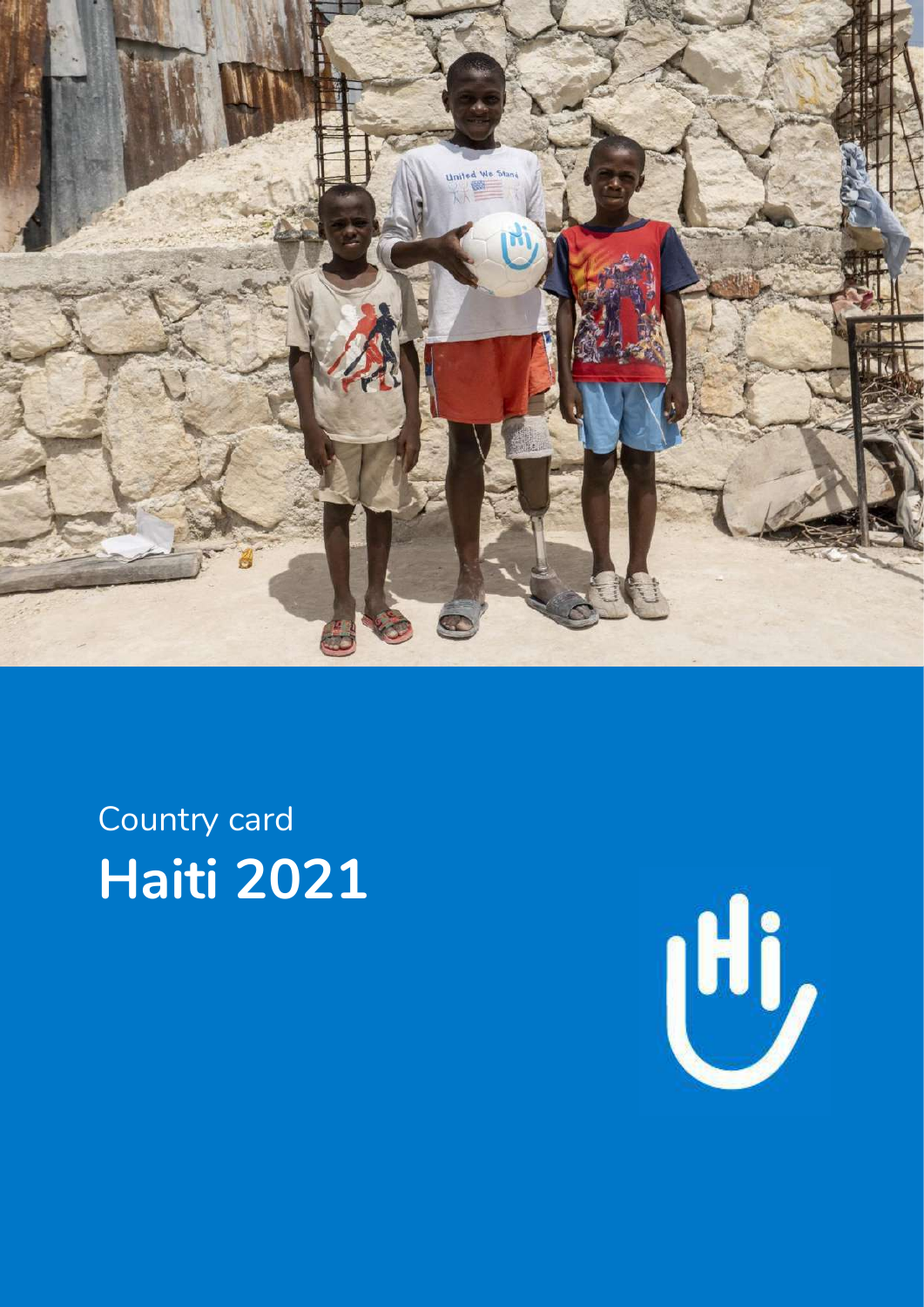

### HI's team and where we work

#### The Haiti programme team has 54 staff members.



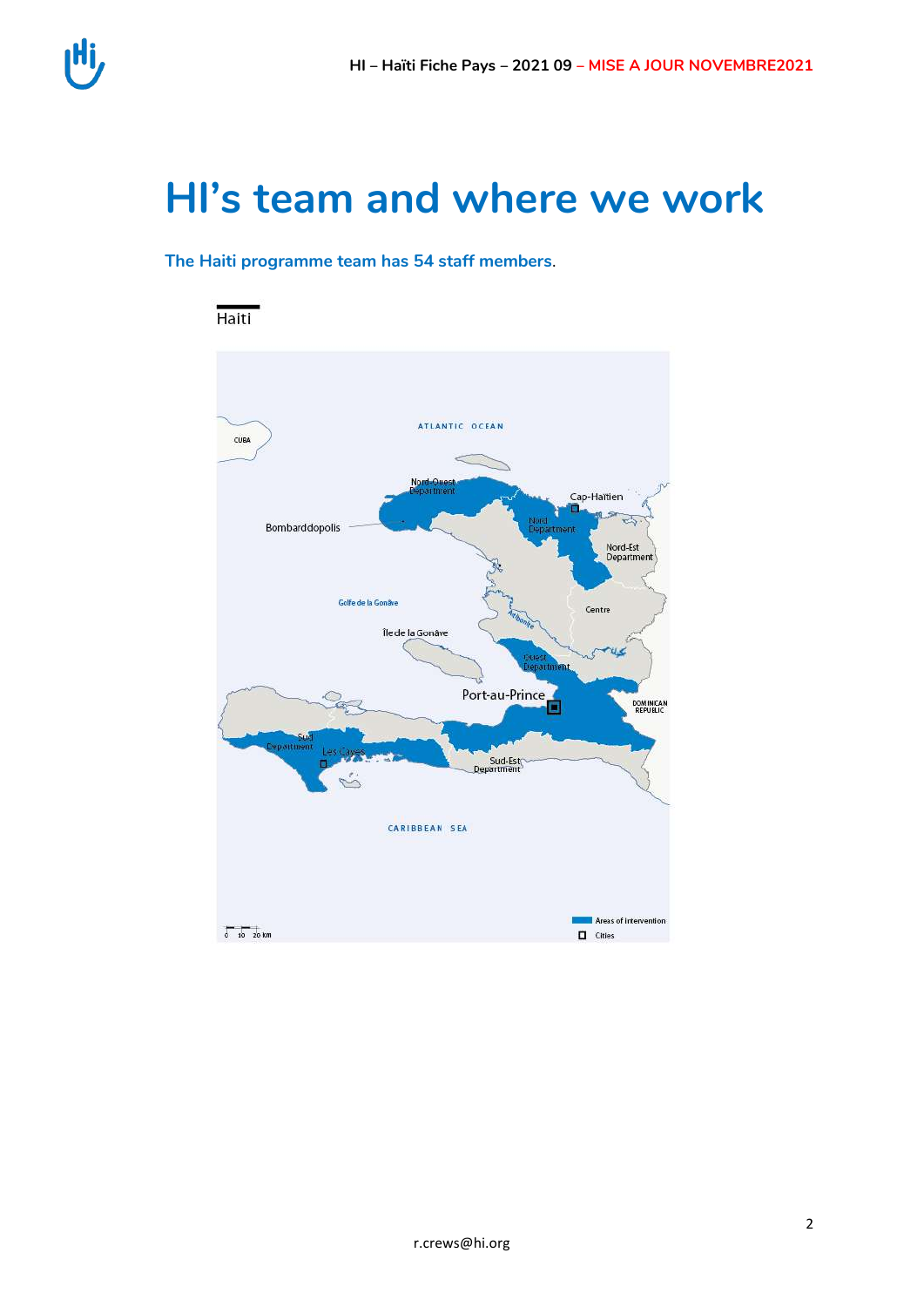

## **General country data**

#### **a. General data**

| <b>KEY DATA</b>                                      | <b>Haiti</b> | <b>Dominican</b><br><b>Republic</b> | <b>France</b> |
|------------------------------------------------------|--------------|-------------------------------------|---------------|
| <b>Population</b>                                    | 11.40        | 10.84                               | 67.39         |
| <b>IHDI</b>                                          | 0.51         | 0.76                                | 0.90          |
| <b>Gender development</b><br>index                   | 0.875        | 0.999                               | 0.987         |
| <b>Maternal mortality</b>                            | 480          | 95                                  | 8             |
| <b>GINI Index</b>                                    | 41.1         | 43.7                                | 31.6          |
| <b>Population within the</b><br><b>UNHCR mandate</b> | 8            | 170                                 | 368,352       |
| <b>INFORM</b> index                                  | 6.2          | 3.7                                 | 2.2           |
| <b>Fragile States Index</b>                          | 97.68        | 64.36                               | 30.48         |
| <b>Public Social Protection</b>                      | 3.3          | 6.4                                 | 31.7          |
| <b>Official development</b><br>assistance received   | 760.6        | 1774.1                              | 0             |

#### **b. Humanitarian law instruments ratified by the country**

| Humanitarian law instruments                                       | <b>Status</b>    |
|--------------------------------------------------------------------|------------------|
| <b>Mine Ban Treaty</b>                                             | Ratified in 2006 |
| <b>Convention on Cluster Munitions</b>                             | Ratified in 2009 |
| UN Convention on the Rights of<br><b>Persons with Disabilities</b> | Ratified in 2009 |

### **c. Geopolitical analysis<sup>1</sup>**

 $\overline{a}$ 

Haiti has faced recurring social, political, economic and security challenges for several decades. The situation has further deteriorated since 2018. The country remains highly prone to natural hazards and has been affected by multiple hurricanes, floods and

 $1$  Some information is taken from the "Global Humanitarian Overview" published by OCHA in January 2020.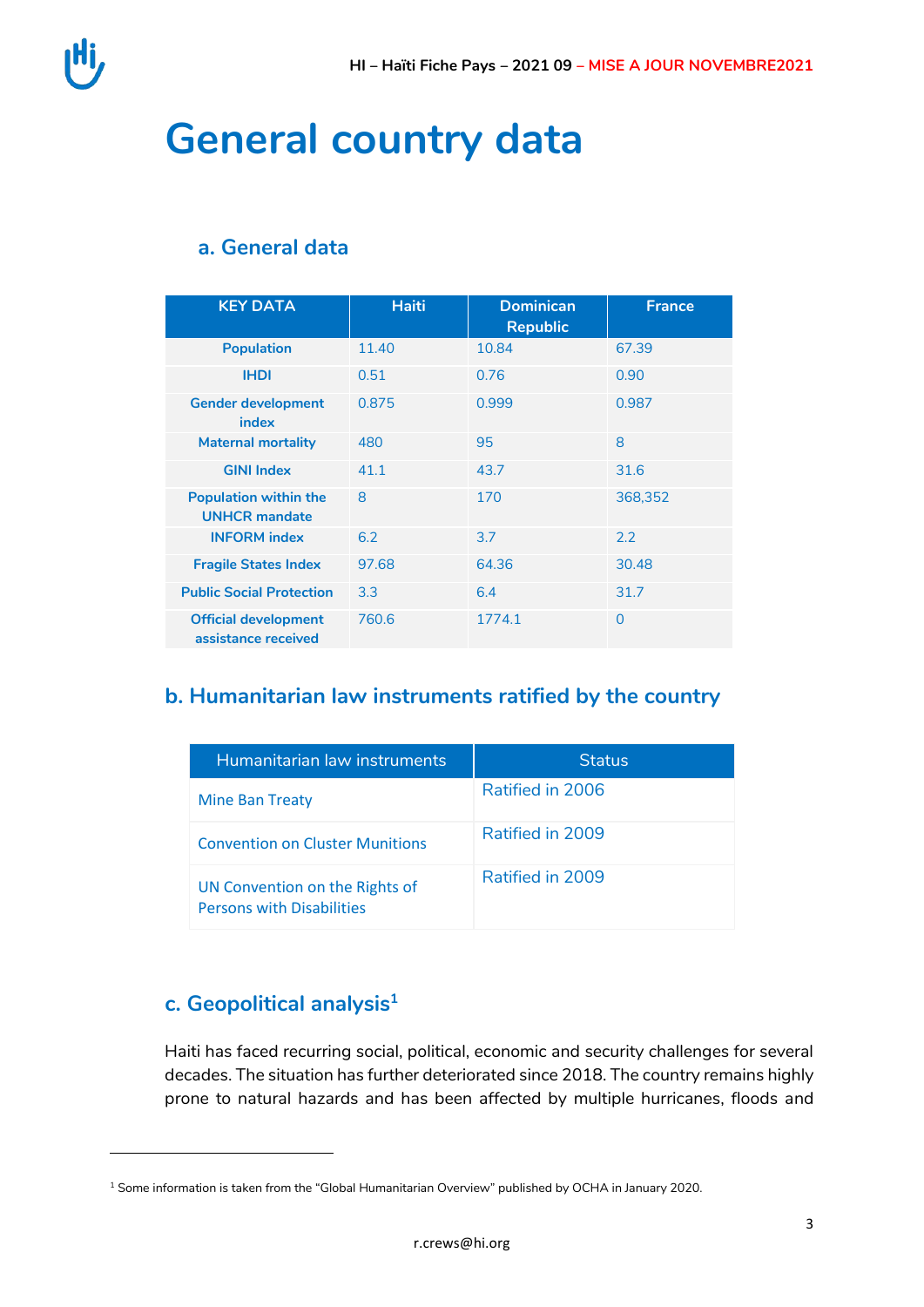earthquakes in recent years, including the most recent earthquake on 14 August 2021, with disastrous consequences for the population.

Despite a smaller number of confirmed cases of COVID-19 and pandemic-related deaths than predicted in 2020, the health crisis has had a serious impact on access to basic services, particularly for people who are highly vulnerable and living in extreme poverty. Two highly contagious variants of the virus were detected in 2021 and there has been a worrying increase in the number of COVID-19 cases in recent weeks.

The security environment has deteriorated sharply since 2019, with an upsurge in crime, antisocial behaviour and clashes between gangs and gang kidnappings. Since early June 2021, an upsurge in gang rivalry and changing gang alliances has caused the displacement of some 19,000 people in the capital Port au Prince. These acts of violence and insecurity have worsened the already adverse social and political conditions and led to a further deterioration in the country's economic situation and especially the resilience of a large section of its population.

The earthquake triggered a spike in international migration from Haiti, adding to the already serious migration crisis on the continent. According to the IOM, some 4,000 Haitian citizens were expelled back to their country of origin by the US immigration services. They must now cope with violence and displacement in a country already experiencing a humanitarian crisis.

According to the latest Humanitarian Needs Overview published in March 2021<sup>2</sup>, around 4.4 million people will need humanitarian assistance. The 7.2 magnitude earthquake that hit southwest Haiti on 14 August, causing widespread damage, has generated additional needs. According to the latest OCHA report, 800,000 people were affected by the earthquake, of whom 650,000 are in need of humanitarian assistance.

# **Summary of HI's work in the country**

Since 2008 and cyclone Anna, HI has regularly worked in Haiti, which has been hit by successive hurricanes and tropical storms. The organisation has deployed a logistics platform, provided assistance to people with disabilities and functional rehabilitation care, built temporary shelters and distributed shelter repair kits and basic household items, along with essential items.

 $\overline{a}$ 

<sup>2</sup> https://reliefweb.int/report/haiti/ha-ti-aper-u-des-besoins-humanitaires-2021-mars-2021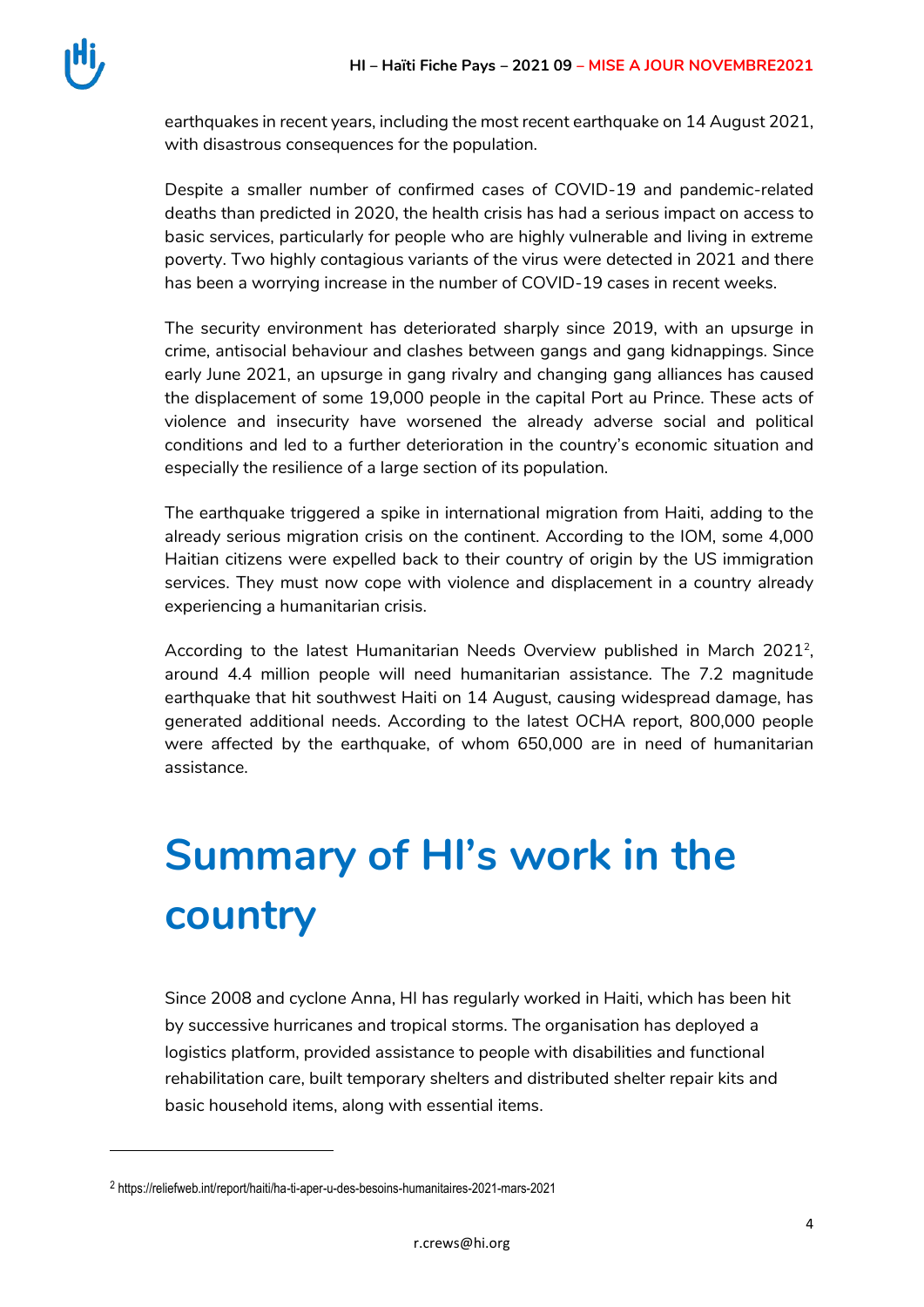The programme has gradually developed new projects aimed at addressing development issues linked to disability prevention (road safety in 2015), protection against abuse and violence (child protection in 2013) and inclusive risk and disaster management.

HI's work currently focuses on eleven project areas:

- **Physical and functional rehabilitation services:** helping develop the rehabilitation sector based on training, skills transfer and the global recognition of rehabilitation professionals (Ouest, Sud-Est and Nord); implementing rehabilitation care through training and support in several rehabilitation centres and health centres following the earthquake of 14 August 2021 in the Grand Sud region
- **Health & Prevention / Mental health and psychosocial support**: one-to-one and community-based psychosocial follow-up based on awareness-raising and psychoeducational actions to repair trauma caused by the earthquake of 14 August 2021
- **Health & Prevention / Emerging infectious diseases**: reducing the spread of infectious and diarrhoeal diseases in areas affected by the earthquake of 14 August 2021 by organising awareness-raising sessions on hygiene best practices and distributing hygiene kits to earthquake-affected households
- **Social & Inclusion / Economic services**: providing multidisciplinary support to people with disabilities and their families to enhance their autonomy and inclusion in society and make services more inclusive of people with disabilities and accessible to them (Ouest and Nord)
- **Protection and Disaster Risk Reduction and Adaptation to Climate Change**: meeting the needs of crisis-affected populations and building their resilience capacities with a focus on people with disabilities (Nord-Ouest, with an emphasis on the inclusiveness of the Disaster Risk Management project implemented by a consortium of NGOs in Port-au-Prince and the metropolitan area)
- **Health and Prevention / Safe and Inclusive Transport**: disability prevention through awareness-raising, training and information to reduce traffic accidents in Haiti (Ouest)
- **Social & Inclusion / Inclusive Governance: assisting disabled people's organisations and women's organisations** to advance recognition of their rights and abilities by society by building the capacities and skills of their representative organisations (Nord)
- **Logistics Platforms/Shared Transport and Storage: implementing a multimodal transport and shared storage logistics service** to help the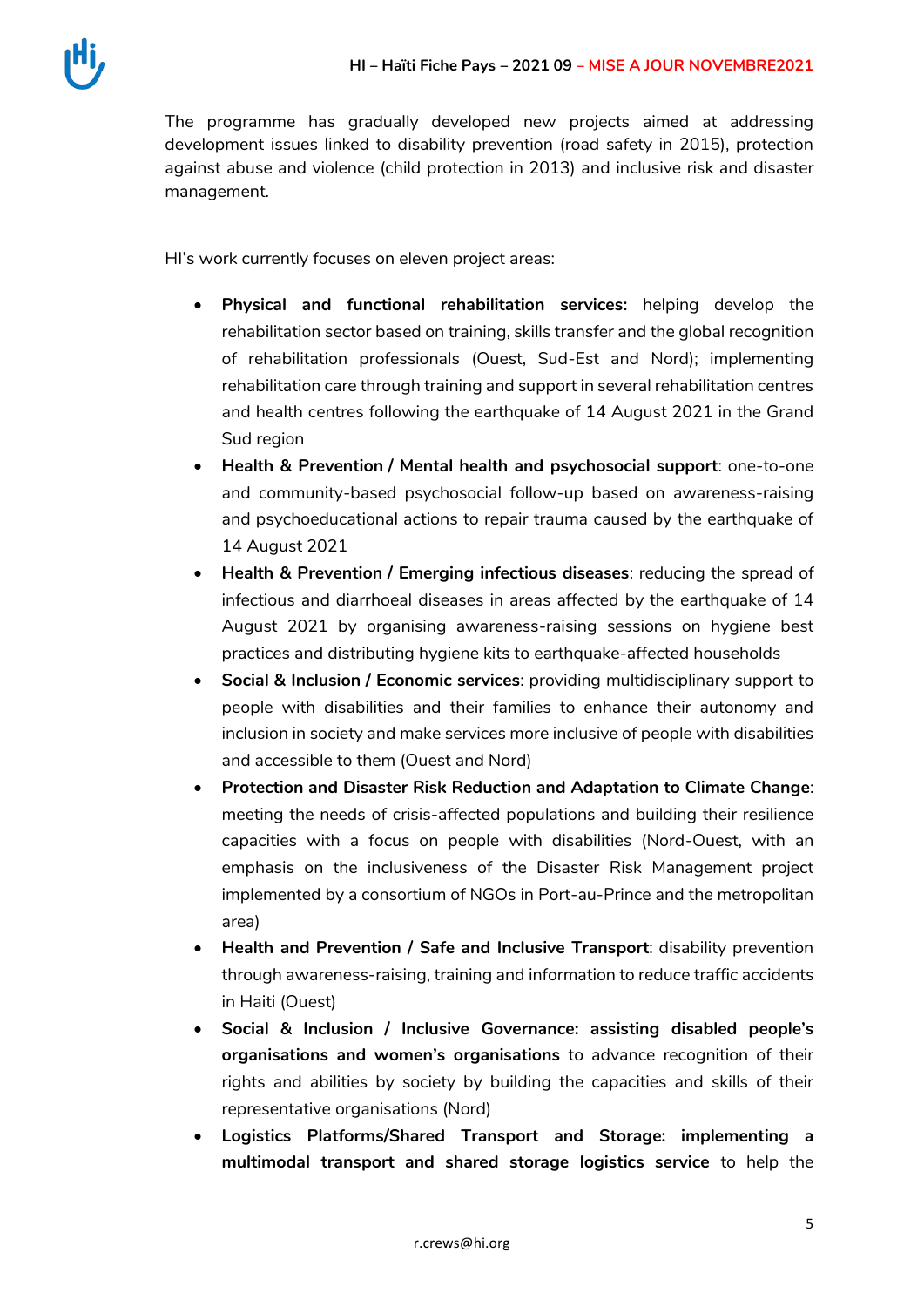humanitarian community provide response, particularly in the wake of the earthquake of 14 August 2021

- **Logistics Platforms/Light Civil Engineering:** road clearance and bridge repairs to restore access to ports following damage caused by the earthquake of 14 August 2021
- **Health and Prevention/Food Aid: limiting the impact of Covid-19 on the quality of life of the most vulnerable people, including people with disabilities:** food security in Port-au-Prince and its metropolitan area; improving hygiene and meeting basic needs in Sud-Est and Nord-Est; support to COVID-19 respiratory therapy care facilities and psychosocial support in care facilities and communities
- **Risk Protection and Reduction/Inclusive Humanitarian Action:** in the wake of the earthquake of 14 August 2021, helping humanitarian actors gather and share information to promote response more inclusive of people with disabilities; awareness-raising and technical support of humanitarian actors and coordination mechanisms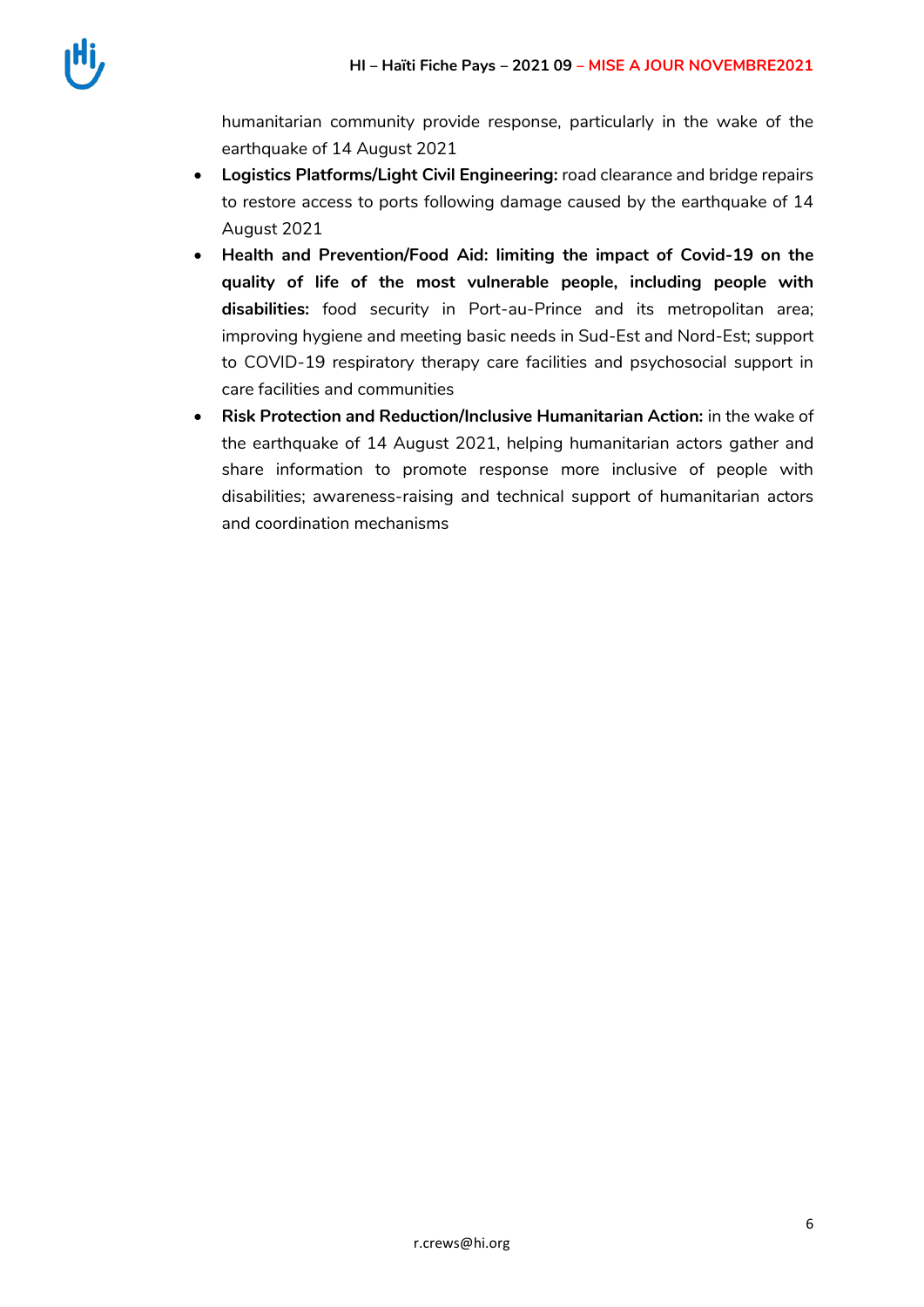## **Current projects**

Sectors where HI implements projects, focusing on beneficiaries and operational partners

| <b>Main sectors</b><br>and project<br>title                                                                                     | <b>Project goals</b><br>in the sector                                                                     | <b>Main activities</b>                                                                                                                                                                                                      | <b>Beneficiaries</b>                                                                                                                                                                | <b>Beneficiaries at</b><br>the end of the<br>project                                                                                                                                                                                                     | <b>Partners</b>                                                                                                                                                                                                                                                                         | <b>Location</b>                                          | <b>Project start</b><br>and end date<br>and funding<br><b>bodies</b>             |
|---------------------------------------------------------------------------------------------------------------------------------|-----------------------------------------------------------------------------------------------------------|-----------------------------------------------------------------------------------------------------------------------------------------------------------------------------------------------------------------------------|-------------------------------------------------------------------------------------------------------------------------------------------------------------------------------------|----------------------------------------------------------------------------------------------------------------------------------------------------------------------------------------------------------------------------------------------------------|-----------------------------------------------------------------------------------------------------------------------------------------------------------------------------------------------------------------------------------------------------------------------------------------|----------------------------------------------------------|----------------------------------------------------------------------------------|
| <b>Rehabilitation</b><br>services                                                                                               | Improve access<br>to quality<br>rehabilitation<br>services that<br>meet the needs<br>of the<br>population | • Train rehabilitation<br>professionals<br>. Improve the quality of the<br>service offering<br>• Assist the Ministry of Public<br>Health and Population (MSPP)                                                              | $\bullet$ 70<br>rehabilitation<br>professionals<br>• 3 DPOs and 3<br>organisations<br>for health<br>professionals<br>$\bullet$ 2,000 people<br>with<br>rehabilitation<br>care needs | $\bullet$ 8,500 people in<br>need of<br>rehabilitation<br>services<br>• 45 rehabilitation<br>professionals<br>$\bullet$ 100 health<br>professionals<br>(doctors and<br>nurses)<br>$\bullet$ 3 DPOs and 3<br>organisations for<br>health<br>professionals | • Ministry of Public Health<br>• 4 departmental hospitals<br>• Haitian Association of<br>Orthoprosthesists (AOH)<br>• Haitian Society of<br>Physiotherapy (SHP)<br>• Haitian Rehabilitation<br><b>Technicians Association</b><br>(ATHR)<br>• Haitian Rehabilitation<br>Foundation (FHR) | Port-au-Prince.<br>Jacmel,<br>Cap Haïtien,<br>Ounaminthe | 1 JAN 2017-<br>31 DEC 2021<br><b>DGD</b><br><b>AFD</b><br>MAE Lux<br><b>ARES</b> |
| <b>Protection and</b><br><b>Risk Reduction/</b><br>Natural disaster<br>risk reduction<br>and adaptation<br>to climate<br>change | Help strengthen<br>the resilience of<br>institutions and<br>communities at<br>high disaster<br>risk.      | • Train actors from the National<br>DRM (Disaster Risk<br>Management) System.<br>· Help develop agricultural<br>economic activities<br>• Build the capacities of the<br>BSEIPH (Office of the<br>Secretary of State for the | $\bullet$ 15 people<br>from the<br><b>BSEIPH</b><br>$\bullet$ 10 people<br>from the DRM<br>departmental<br>committee                                                                | • 15 people from<br><b>BSEIPH</b><br>• 10 people from the<br>DRM departmental<br>committee<br>• 40 COUC members<br>• 60 COUL members                                                                                                                     | <b>DPC</b> (Civil Protection<br>Department)<br><b>ADEMA</b><br><b>BSEIPH</b>                                                                                                                                                                                                            | Nord-Ouest<br>département                                | 31 JUL 2017 -<br>31 JUL 2022 -<br><b>BMZ</b>                                     |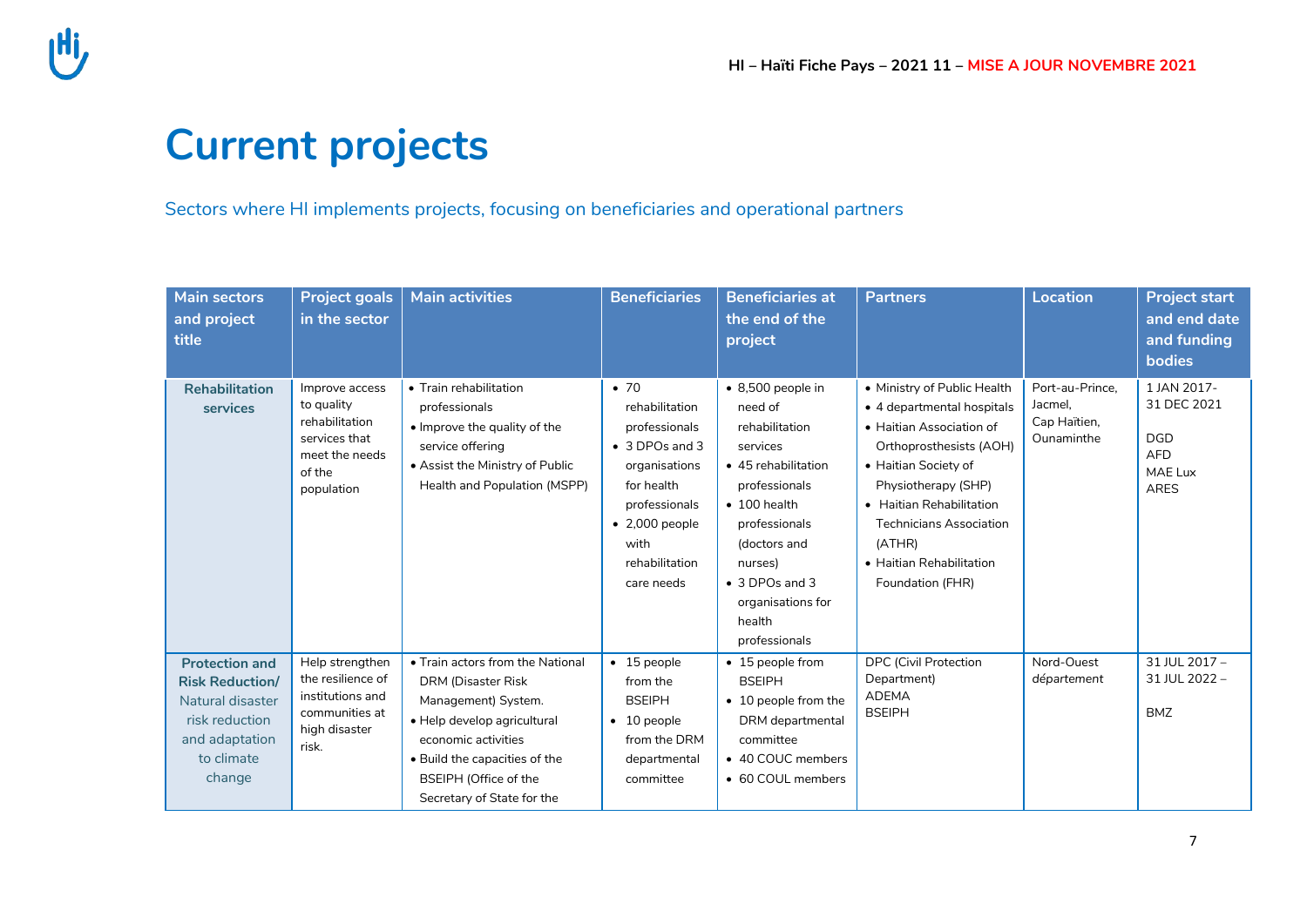$\overline{a}$ 

|                                                |                                                                                                              | Inclusion of People with<br>Disabilities) and DPOs<br>(Disabled people's<br>organisations)                                                                            | $\bullet$ 40 COUC <sup>3</sup><br>members<br>$\bullet$ 60 COUL <sup>4</sup><br>members.<br>$\bullet$ 12 ADEMA<br>members | $\bullet$ 100 EIC <sup>5</sup> members<br>• 400 members of<br>small producer<br>organisations<br>• 4 SCOs and/or<br><b>DPOs</b><br>• 12 members of the<br>partner NGO.                                                                                                                                                           |                                                                                                                                                                                                                                                                             |                                                                        |                                                            |
|------------------------------------------------|--------------------------------------------------------------------------------------------------------------|-----------------------------------------------------------------------------------------------------------------------------------------------------------------------|--------------------------------------------------------------------------------------------------------------------------|----------------------------------------------------------------------------------------------------------------------------------------------------------------------------------------------------------------------------------------------------------------------------------------------------------------------------------|-----------------------------------------------------------------------------------------------------------------------------------------------------------------------------------------------------------------------------------------------------------------------------|------------------------------------------------------------------------|------------------------------------------------------------|
| Social &<br>Inclusion/<br>Economic<br>services | Improve the<br>inclusive<br>employment and<br>social inclusion<br>of people with<br>disabilities in<br>Haiti | • Support the development of<br>inclusive services (IMF and<br>$C$ PFP $6$<br>• Build the capacities of the<br><b>BSEIPH</b><br>• Raise the awareness of<br>employers | • 15 people from<br>the BSEIPH<br>$\bullet$ 3 DPOs<br>$\bullet$ 1 micro-<br>finance<br>institution                       | • 15 people from<br><b>BSEIPH</b><br>$\bullet$ 100 staff<br>members/5<br>public/private sector<br>businesses<br>• 120 people from 12<br>vocational training<br>centres, Financial<br>institutions<br>· Disabled people's<br>organisations<br>• 471 people with<br>disabilities (inclusive<br>employment and<br>social inclusion) | • FAIPH (Federation of<br>Organisations and<br>Institutions of People<br>with Disabilities)<br>• RANIPH (National<br>network for the inclusion<br>of people with<br>disabilities)<br>• Microfinance institution<br>Palmis and FONKOZE<br>$\bullet$ INFP<br>$\bullet$ BSEIPH | Port-au-Prince<br>and Cap Haïtien,                                     | $2017 -$<br>31/12/2021<br><b>DGD</b><br>MAE Lux<br>Grandis |
| <b>Health and</b><br><b>Prevention/</b>        | <b>Build the</b><br>capacities of<br>road safety<br>actors                                                   | • Raise awareness and train<br>road users<br>• Research/Studies<br>• Help coordinate actors                                                                           | $\bullet$ 1,615 children<br>through<br>awareness-                                                                        | • 2.371 children<br>through<br>awareness-raising<br>in schools                                                                                                                                                                                                                                                                   | • (MTP) Ministry for<br>Public Transport                                                                                                                                                                                                                                    | AMP<br>(District of<br>Delmas, Tabarre,<br>Petion-Ville.<br>Carrefour) | 1 JAN 2017-<br>31 DEC 2021<br><b>DGD</b><br><b>ARES</b>    |

 $3$  COUC: Centre Opérationnel d'Urgence Communal (District Emergency Operations Centre)

<sup>4</sup> COUL: Centre Opérationnel d'Urgence Communal (Local Emergency Operations Centre)

<sup>5</sup> EIC: Equipe d'intervention Communautaire (Community response team)

 $6$  Centre Polyvalent de Formation Professionnel (Multipurpose professional training centre)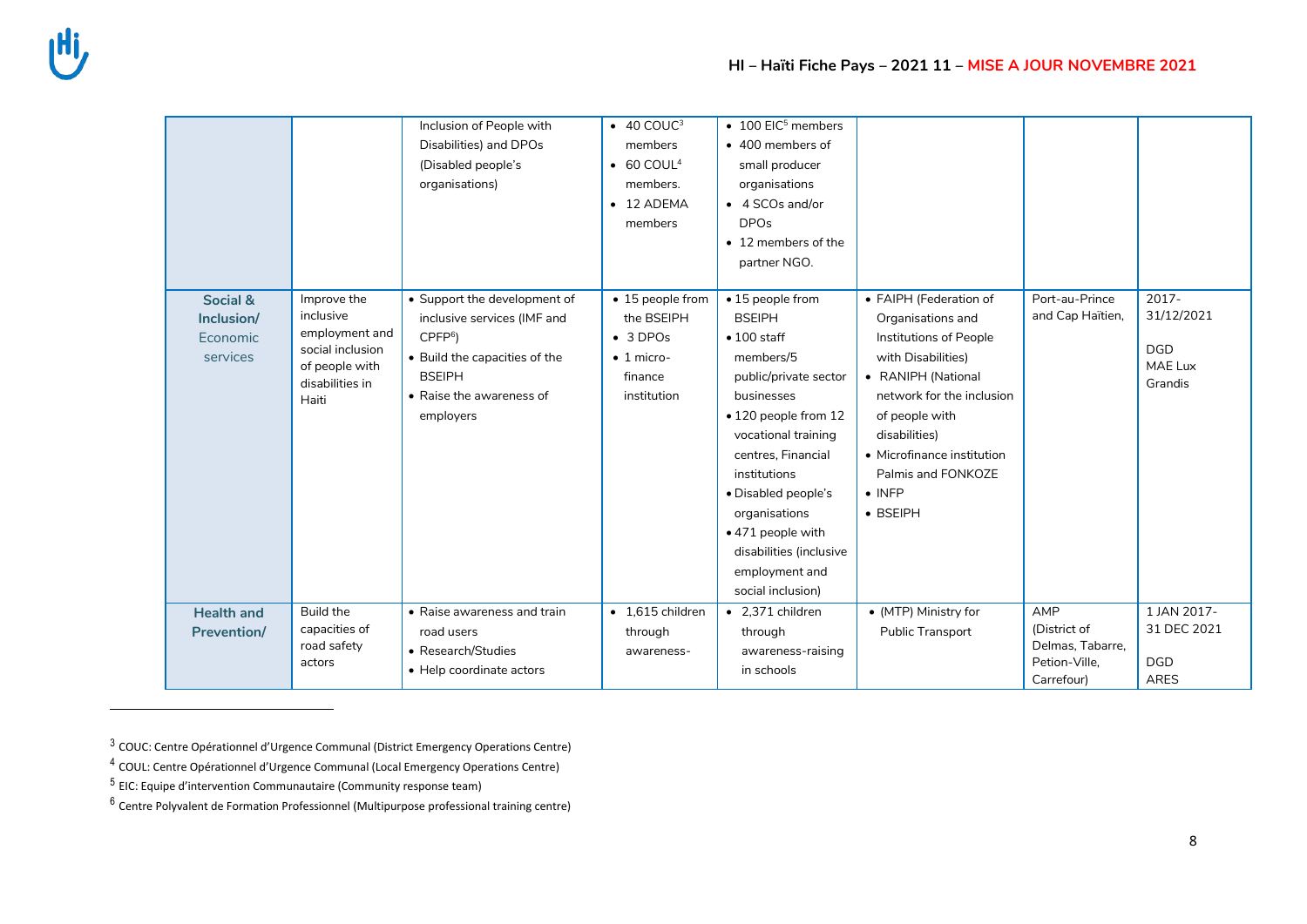$\overline{a}$ 

| Safe and<br>Inclusive<br>Transport                                                          |                                                                                                             |                                                                                                                                                                                                                                                                                                                                                                                                                                                                                                                                                            | raising in<br>schools<br>500 drivers<br>• 2 CSOs (Civil<br>society<br>organisations)<br>$\bullet$ 10 people<br>from DELR <sup>7</sup> | • 545 motorcycle<br>taxi drivers<br>(training)<br>$\bullet$ 4 people from<br><b>DELR</b><br>• 5 civil society<br>organisations<br>(capacity building) | • (DCPR) Traffic and<br>Road Transport Police<br>Department<br>• (DER) Epidemiology and<br>Research Laboratories<br>Department<br>• (CAN) National<br>Ambulance Centre<br>• (APC) Owners/Drivers<br>Organisation | Port-au-Prince                        |                                                          |
|---------------------------------------------------------------------------------------------|-------------------------------------------------------------------------------------------------------------|------------------------------------------------------------------------------------------------------------------------------------------------------------------------------------------------------------------------------------------------------------------------------------------------------------------------------------------------------------------------------------------------------------------------------------------------------------------------------------------------------------------------------------------------------------|---------------------------------------------------------------------------------------------------------------------------------------|-------------------------------------------------------------------------------------------------------------------------------------------------------|------------------------------------------------------------------------------------------------------------------------------------------------------------------------------------------------------------------|---------------------------------------|----------------------------------------------------------|
| Social &<br>Inclusion/<br>Legal,<br>community and<br>political<br>participation<br>services | Sustainably<br>improve the<br>quality of life of<br>adults and<br>children with<br>disabilities in<br>Haiti | • Define and implement a<br>capacity-building plan for<br>DPOs and women's<br>organisations in the Nord<br>département and set up a pool<br>of trainers<br>• Create a gender-equality<br>sensitive training cycle to<br>promote equal access to<br>training for people with<br>disabilities<br>• Promote and support national<br>multi-actor consultation and<br>discussion groups and the<br>involvement of DPOs in civil<br>society forums<br>• Help DPOs and women's<br>organisations define and<br>implement an action plan to<br>take inclusive local | 8 DPOs<br>(50 people with<br>disabilities who<br>are members of<br>DPOs and WOs)                                                      | 8 DPOs<br>(50 people with<br>disabilities who are<br>members of DPOs<br>and WOs)                                                                      | <b>RANIPH</b><br>Disability focus and<br>initiative group                                                                                                                                                        | Nord and Nord-<br>Est<br>départements | 10 JAN 2020-<br>31 DEC 2021<br><b>PQDI</b><br><b>DGD</b> |

<sup>7</sup> DELR: Direction d'Epidémiologie et des Laboratoires de Recherche (Epidemiology and Research Laboratories Department)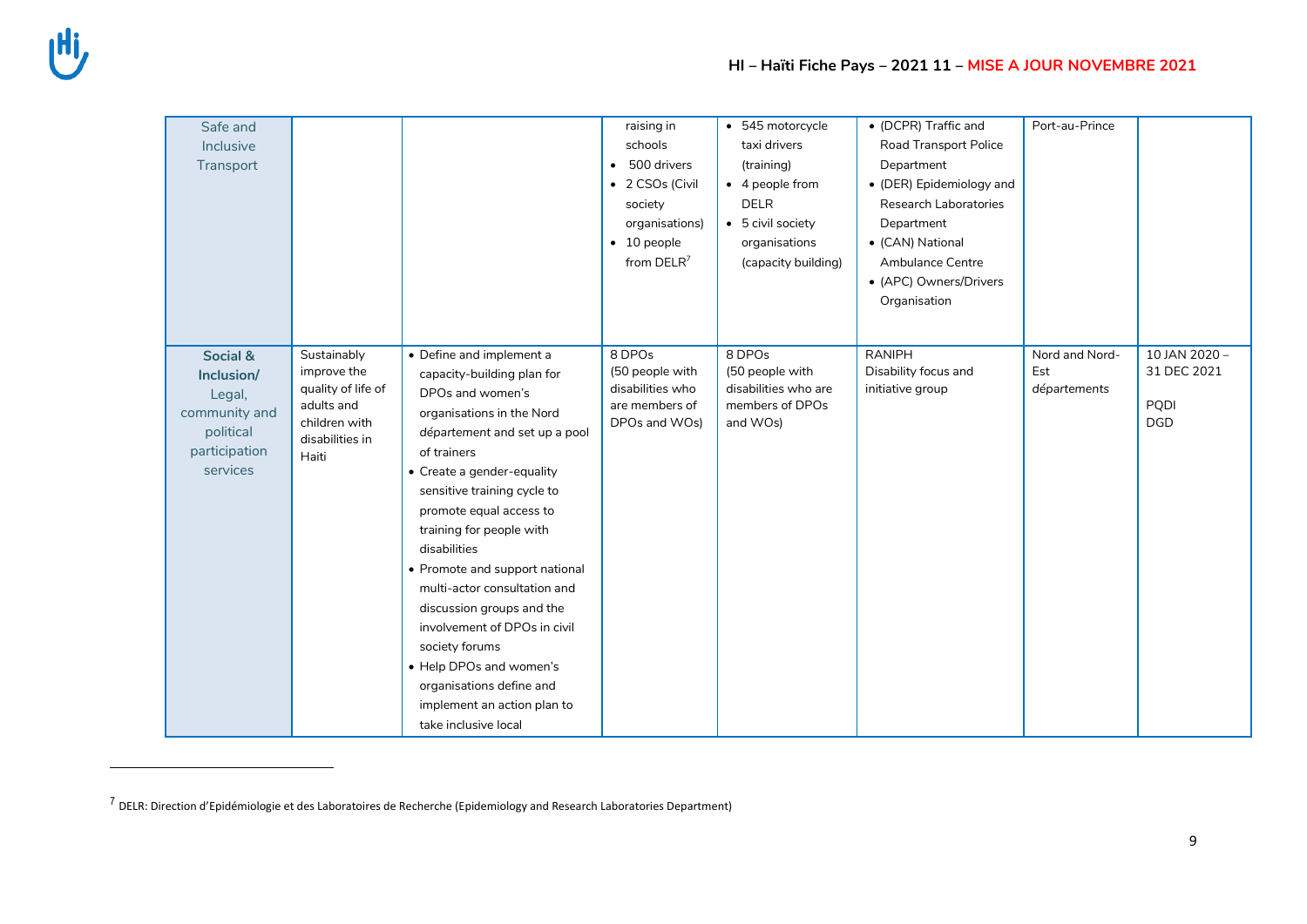|                                                                                                                                 |                                                                                                                                                                                   | development, awareness and<br>advocacy actions                                                                                                                                                                                                                                                                                                                |                                                                                                                                                                          |                                                             |                                                                 |                                        |                                                            |
|---------------------------------------------------------------------------------------------------------------------------------|-----------------------------------------------------------------------------------------------------------------------------------------------------------------------------------|---------------------------------------------------------------------------------------------------------------------------------------------------------------------------------------------------------------------------------------------------------------------------------------------------------------------------------------------------------------|--------------------------------------------------------------------------------------------------------------------------------------------------------------------------|-------------------------------------------------------------|-----------------------------------------------------------------|----------------------------------------|------------------------------------------------------------|
| <b>Protection and</b><br><b>Risk Reduction/</b><br>Natural disaster<br>risk reduction<br>and adaptation<br>to climate<br>change | Ensure the<br>cross-cutting<br>inclusive<br>approach of the<br>DRM project led<br>by a consortium<br>of NGOs                                                                      | Urban risk mitigation project to<br>build resilience to disasters                                                                                                                                                                                                                                                                                             |                                                                                                                                                                          |                                                             | Consortium:<br>Concern Worldwide (lead)<br>Mercy Corps<br>Coopi | Port-au-Prince<br>metropolitan<br>area | 1 JUN 2020 -<br>31 DEC 2021<br><b>ECHO</b>                 |
| <b>Logistics</b><br>platforms/<br>Shared transport<br>and storage                                                               | Humanitarian<br>actions in Haiti<br>supported by<br>the supply of<br>transport and<br>storage services<br>adapted to the<br>disaster, in aid<br>of humanitarian<br>organisations. | • Advance collection and storage<br>in Port-au-Prince for<br>humanitarian organisations.<br>· Regular coastal navigation<br>services around the Haitian<br>coast in aid of humanitarian<br>organisations.<br>• Training of boat crews in<br>navigation techniques and<br>safety at sea<br>• First aid and assistance system<br>for boats and people in danger | Minimum 10<br>humanitarian<br>actors<br>Fleet of 10 sail<br>boats                                                                                                        | Minimum 10<br>humanitarian actors<br>Fleet of 10 sail boats | Aquadev<br>Semanah<br>Sea carriers                              | Port au Prince<br>Haitian coasts       | 1 JUN 2020 -<br>31 DEC 2021<br>CdCS<br><b>RTI</b><br>(BHA) |
| Emergency/<br><b>Health and</b><br><b>Prevention</b>                                                                            | Combating<br>COVID-19:<br>• Promote the<br>inclusion and<br>resilience of<br>families and<br>communities<br>worst<br>affected by<br>Covid-19, in<br>the Nord and                  | Meet the basic needs of<br>vulnerable people:<br>• Identify the worst affected<br>vulnerable people, including<br>people with disabilities, older<br>people, people on low incomes<br>or living in poor health<br>conditions<br>• Promote access to services in<br>order to meet the basic needs<br>of vulnerable people (health,                             | One thousand of<br>the most<br>vulnerable<br>households, of<br>which five<br>hundred in the<br>Nord<br>département<br>and five hundred<br>in the Nord-Est<br>département |                                                             | RANIPH (Nord)<br>FONHARE (Nord Est)                             | Nord<br>Nord Est                       | $1$ FEB 2021 -<br>31 DEC 2021<br><b>DGD</b>                |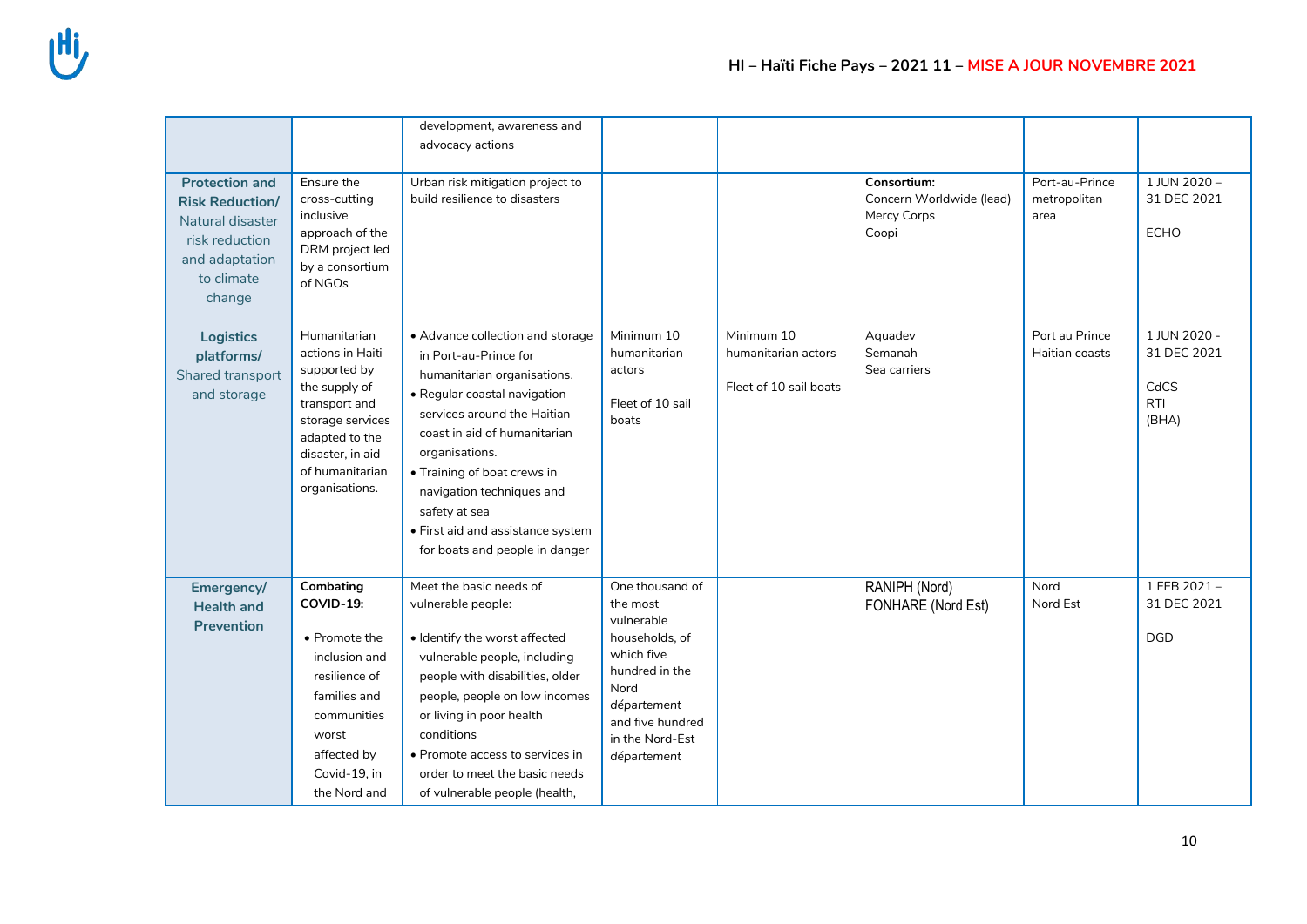|                                                 | Nord-Est<br>départements.<br>• Limit the<br>impact of<br>Covid-19 on<br>the quality of<br>life of the<br>most<br>vulnerable<br>people,<br>including<br>people with<br>disabilities | basic needs, protection) and<br>advance their rights by<br>providing a support fund<br>• Facilitate access by one<br>thousand vulnerable<br>households to information on<br>hygiene measures, including<br>COVID-19 prevention, and<br>access to care by distributing<br>hygiene kits<br>• Evaluate the food market to<br>determine distribution methods<br>• Facilitate access by one<br>thousand vulnerable<br>households to food sufficient<br>to cover their basic needs |                                                                                                                                                                                                                |                                                                                                                      |                             |                                        |                                            |
|-------------------------------------------------|------------------------------------------------------------------------------------------------------------------------------------------------------------------------------------|------------------------------------------------------------------------------------------------------------------------------------------------------------------------------------------------------------------------------------------------------------------------------------------------------------------------------------------------------------------------------------------------------------------------------------------------------------------------------|----------------------------------------------------------------------------------------------------------------------------------------------------------------------------------------------------------------|----------------------------------------------------------------------------------------------------------------------|-----------------------------|----------------------------------------|--------------------------------------------|
| Emergency/<br><b>Rehabilitation</b><br>services | Help existing<br>health facilities<br>provide adapted<br>physical and<br>functional<br>rehabilitation<br>care and<br>psychological<br>first aid to the<br>affected<br>population.  | • Improve access to physical and<br>functional rehabilitation and<br>psychosocial support<br>• Supply physical and functional<br>rehabilitation services and<br>support on mental and<br>psychosocial health<br>• Build the capacities of health<br>professionals and improve pre-<br>existing physical and functional<br>rehabilitation services (capacity<br>building, supply of functional<br>equipment and devices, for<br>example)                                      | The project is<br>targeted at<br>people with<br>critical needs<br>related to their<br>physical and<br>mental well-<br>being, including<br>casualties and<br>vulnerable people<br>affected by the<br>earthquake | $\bullet$ 4,165 in<br>rehabilitation (2,450<br>beneficiaries + 1,715<br>carers)<br>• 5,000 in PSS<br>Total = $9,165$ | <b>FONTEN</b><br>Saint-Anne | Sud and Grande<br>Anse<br>départements | 17 SEP 2021-<br>17 APR 2022-<br><b>BHA</b> |
| Emergency/                                      | This project is<br>part of the                                                                                                                                                     | Clearance activities:<br>Clear rubble and landslides<br>$\bullet$                                                                                                                                                                                                                                                                                                                                                                                                            | H <sub>2</sub> H                                                                                                                                                                                               | H <sub>2</sub> H                                                                                                     | <b>NA</b>                   | Sud département                        | 3 SEP 2021-<br>17 DEC 2021                 |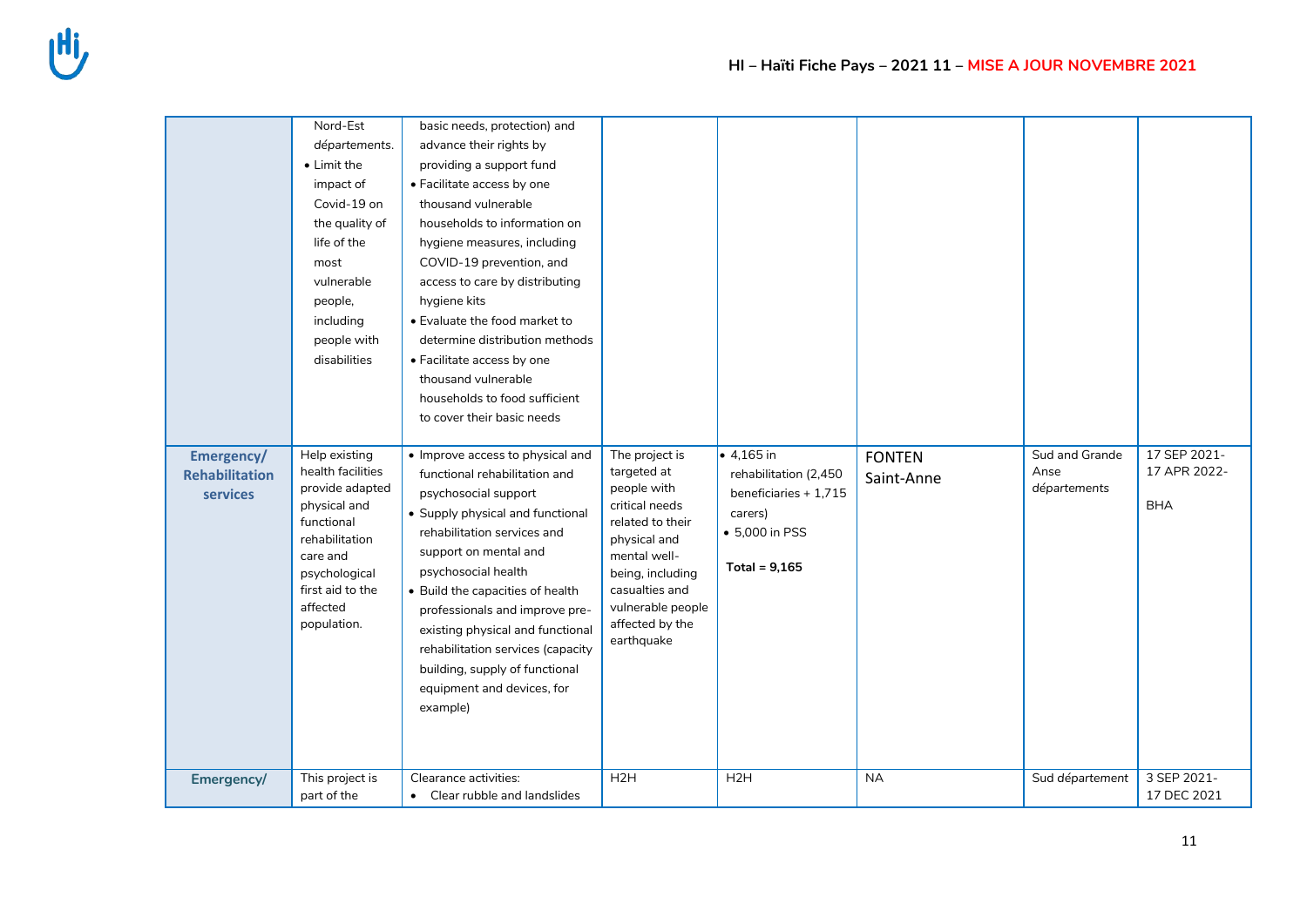| <b>Logistics</b><br>platforms                                                                                | emergency<br>response to the<br>earthquake in<br>the Grand Sud<br>region of Haiti.              | Make light repairs to road<br>and port infrastructure<br>• Restore physical access to<br>rural communities<br>Help improve humanitarian<br>$\bullet$<br>access to the region                                                                                                                                                                                                                                                         |                        |                     |                              |                      | <b>BHA</b>                                                  |
|--------------------------------------------------------------------------------------------------------------|-------------------------------------------------------------------------------------------------|--------------------------------------------------------------------------------------------------------------------------------------------------------------------------------------------------------------------------------------------------------------------------------------------------------------------------------------------------------------------------------------------------------------------------------------|------------------------|---------------------|------------------------------|----------------------|-------------------------------------------------------------|
| Emergency/<br>Social &<br>Inclusion/<br>Water, hygiene<br>and sanitation<br>services                         | This project<br>forms part of the<br>response to the<br>earthquake in<br>the south of<br>Haiti. | · Distribute 1,500 hygiene kits<br>transported from contingency<br>stocks in Dubai<br>• Promote hygiene to reduce the<br>spread of infectious and<br>diarrhoeal diseases                                                                                                                                                                                                                                                             | 1,500<br>beneficiaries | 1,500 beneficiaries | <b>DINEPA</b><br>WASH sector | Sud département      | 14 AUG 2021-<br>31 DEC 2021<br><b>MAELUX</b><br><b>MRIF</b> |
| Emergency/<br><b>Protection and</b><br><b>Risk Reduction/</b><br>Inclusive<br>Humanitarian<br>Action         | This project<br>forms part of the<br>response to the<br>earthquake in<br>the south of<br>Haiti. | • Analyse the obstacles to<br>accessing services supplied by<br>humanitarian actors for people<br>with disabilities<br>• Conduct advocacy in favour of<br>a more inclusive response<br>• Build the capacities of<br>humanitarian actors, including<br>local DPOs, to provide more<br>inclusive response through<br>training based on the<br>Protection Sector and the<br>creation of a working group for<br>people with disabilities |                        |                     | <b>NA</b>                    | Haiti - Grand<br>Sud | 17 SEP 2021-<br>14 APR 2022<br><b>BHA</b>                   |
| Emergency/<br><b>Protection and</b><br><b>Risk Reduction/</b><br>Protection<br>against abuse<br>and violence | This project<br>forms part of the<br>response to the<br>earthquake in<br>the south of<br>Haiti. | • Implement SEAH prevention<br>and management systems in<br>line with HI's PSEAH policy<br>· Implement a complaints<br>feedback management system<br>(SGRP)                                                                                                                                                                                                                                                                          |                        |                     | <b>FONTEN</b>                | Haiti - Grand<br>Sud | 10 OCT 2021-<br>28 FEB 2022<br><b>InterAction</b>           |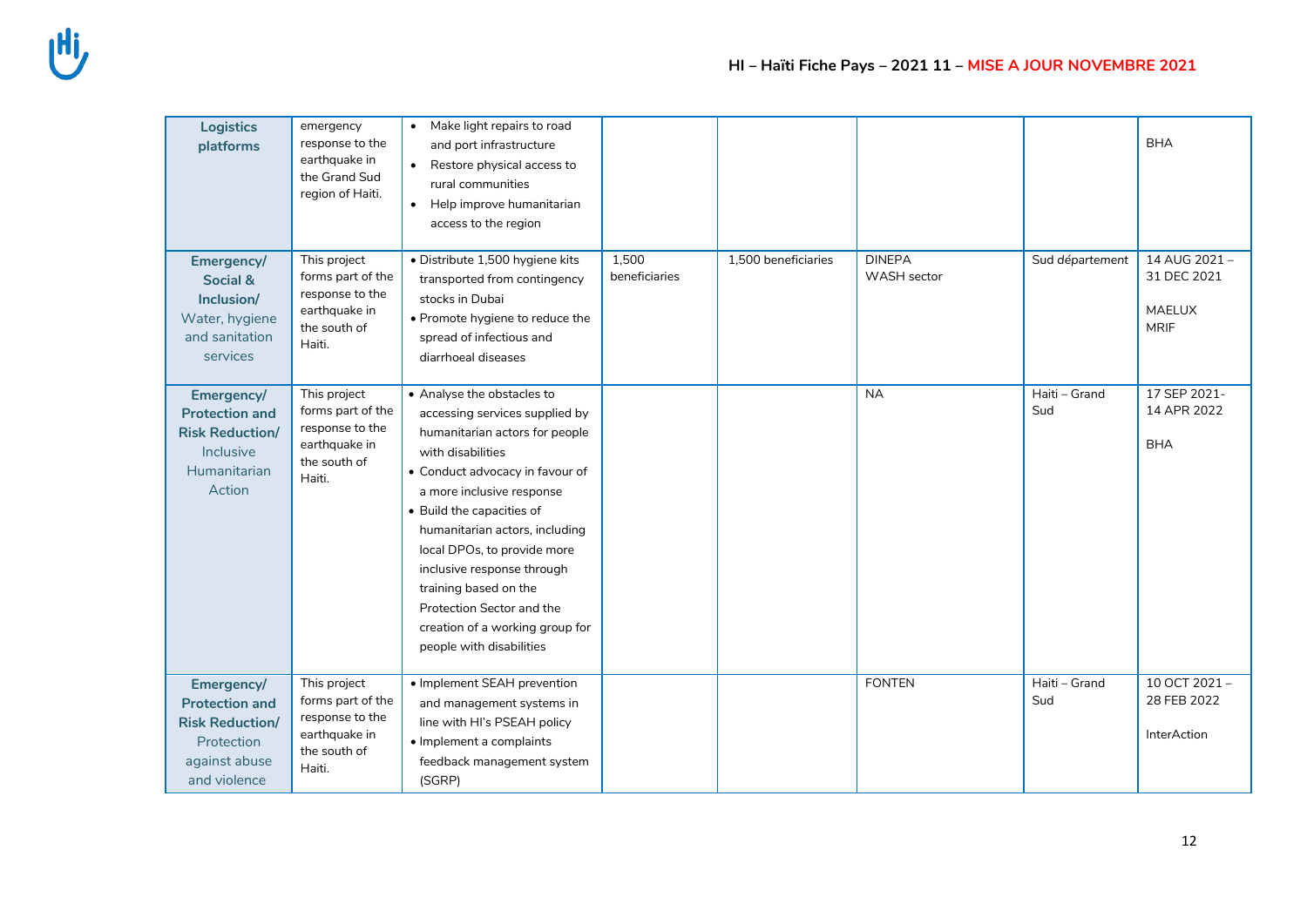| • This five-month pilot project  |  |  |  |
|----------------------------------|--|--|--|
| will gather feedback and         |  |  |  |
| lessons learns to improve        |  |  |  |
| actions before they are          |  |  |  |
| deployed as part of HI's overall |  |  |  |
| programme in Haiti               |  |  |  |
|                                  |  |  |  |